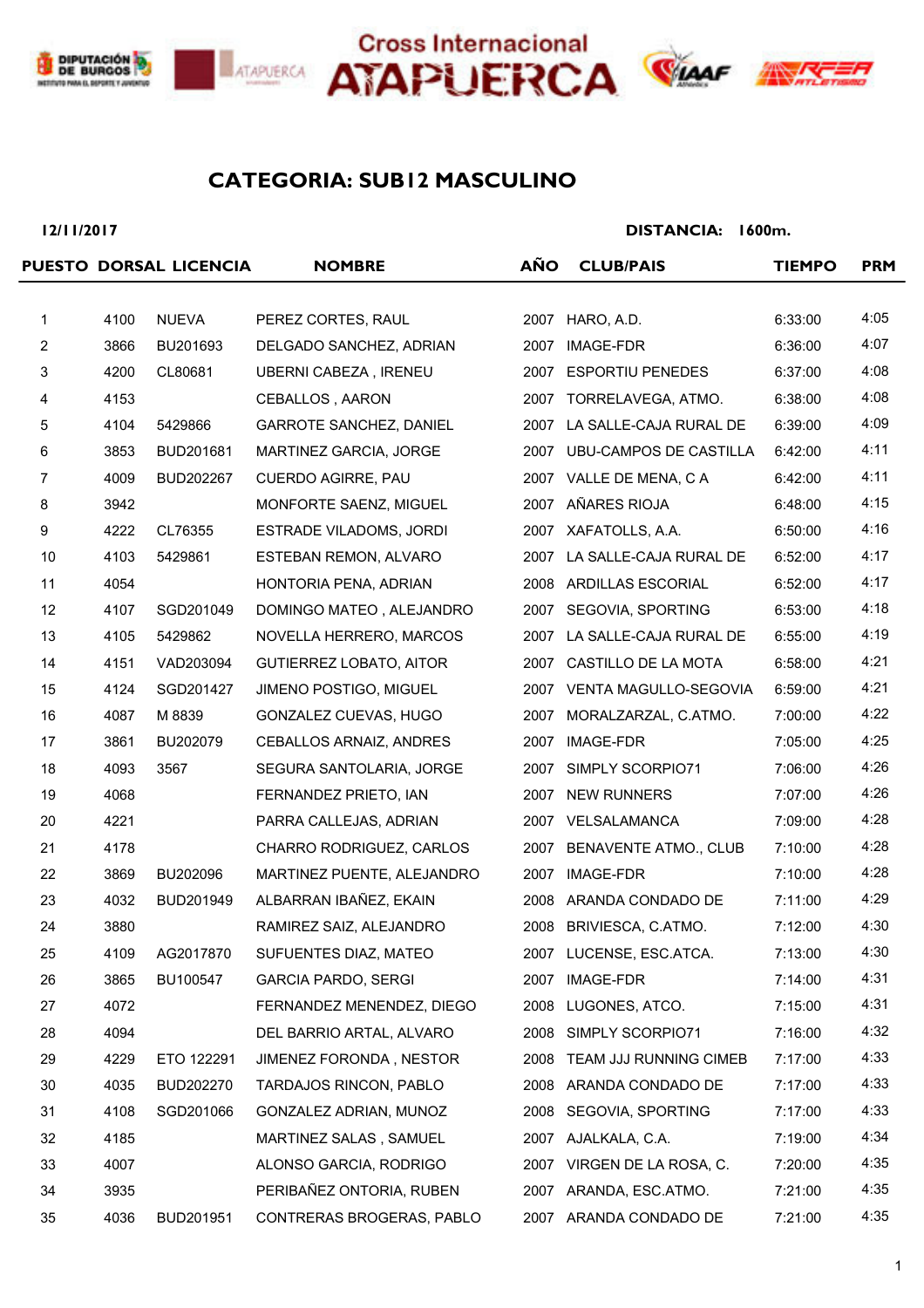







## **SUB12 MASCULINO CATEGORIA:**

#### **12/11/2017**

|    |      | PUESTO DORSAL LICENCIA | <b>NOMBRE</b>                  | <b>AÑO</b> | <b>CLUB/PAIS</b>             | <b>TIEMPO</b> | <b>PRM</b> |
|----|------|------------------------|--------------------------------|------------|------------------------------|---------------|------------|
| 36 | 4141 |                        | ALMAZA ALVAREZ, JONAY          | 2008       | COSLADA, UNION ATCA          | 7:21:00       | 4:35       |
| 37 | 4069 |                        | MARTINEZ DE SOUSA, PABLO       |            | 2007 NEW RUNNERS             | 7:21:00       | 4:35       |
| 38 | 4075 |                        | FERNANDEZ SANCHEZ, IKER        |            | 2008 LUGONES, ATCO.          | 7:22:00       | 4:36       |
| 39 | 4084 | <b>ESOLAR</b>          | <b>GARCIA LAS HAYAS, PABLO</b> |            | 2008 SORIA CAJA RURAL, CLUB  | 7:22:00       | 4:36       |
| 40 | 3879 |                        | GONZALEZ SANZ, YERAY           |            | 2008 BRIVIESCA, C.ATMO.      | 7:23:00       | 4:36       |
| 41 | 4092 | VAD 203292             | PEREZ SICILIA, JORGE           |            | 2008 ATLETARIA ISAAC VICIOSA |               | 0:00       |
| 42 | 3976 |                        | GARCIA SARDIÑA, NICOLAS        |            | 2008 ESC.MUNICIPAL ATMO.     |               | 0:00       |
| 43 | 4052 | VAD 202919             | DELGADO DEL CASTILLO, JAVIER   |            | 2008 VALLADOLID, CLUB ATMO   |               | 0:00       |
| 44 | 4004 |                        | SAIZ GOMEZ, UNAI               |            | 2008 VIRGEN DE LA ROSA, C.   |               | 0:00       |
| 45 | 4112 | AG2019877              | QUINTELA BARRIO, PABLO         |            | 2007 LUCENSE, ESC.ATCA.      |               | 0:00       |
| 46 | 3818 |                        | PEREZ PLASENCIA, ALVARO        |            | 2007 INDEPENDIENTE           |               | 0:00       |
| 47 | 4064 |                        | TASCON POZO, JOEL              |            | 2008 NEW RUNNERS             |               | 0:00       |
| 48 | 4158 |                        | <b>GOMEZ CORREA, IVAN</b>      |            | 2007 TORRELAVEGA, ATMO.      |               | 0:00       |
| 49 | 3956 |                        | FOMBELLIDA ROIG, FERNANDO      |            | 2007 CONCEPCIONISTAS, C.     |               | 0:00       |
| 50 | 4056 | SM-5083                | FERNANDEZ ARELLANO, ISAAC      |            | 2007 POLANCO, CLUB ATCO      |               | 0:00       |
| 51 | 4097 | 41312                  | SILVA RUIZ, RODRIGO            |            | 2008 TRAININGREY TELLO       |               | 0:00       |
| 52 | 3860 | BU201688               | VAQUERIZO ROMAN, MARCOS        |            | 2007 IMAGE-FDR               |               | 0:00       |
| 53 | 4055 |                        | JIMENEZ KAZAK, CRISTIAN        |            | 2008 ARDILLAS ESCORIAL       |               | 0:00       |
| 54 | 3864 |                        | ORTEGA PEREZ, RODRIGO          |            | 2007 IMAGE-FDR               |               | 0:00       |
| 55 | 3800 |                        | BARRIOS FRAILE, KUMA SAMUEL    |            | 2007 INDEPENDIENTE           |               | 0:00       |
| 56 | 3882 |                        | <b>CUARTANGO CELIS, RUBEN</b>  |            | 2007 BRIVIESCA, C.ATMO.      |               | 0:00       |
| 57 | 4197 |                        | CASTRO ROSON, MATEO            |            | 2007 FRANCISCANOS DE LUGO    |               | 0:00       |
| 58 | 4010 | BUD201544              | DEL RIO LIZASO, LUCAS          |            | 2008 VALLE DE MENA, C A      |               | 0:00       |
| 59 | 3995 |                        | ALONSO ALONSO, DIEGO           |            | 2008 FERNANDO DE ROJAS, C.P. |               | 0:00       |
| 60 | 3854 | BUD202180              | DEL VAL DUQUE, MARKEL          |            | 2008 UBU-CAMPOS DE CASTILLA  |               | 0:00       |
| 61 | 3808 |                        | MANSO HERNANDO, PABLO          |            | 2007 INDEPENDIENTE           |               | 0:00       |
| 62 | 4176 |                        | DIAZ MONTILLA, IKER            |            | 2007 COLMENAR VIEJO, ATMO    |               | 0:00       |
| 63 | 4148 |                        | GONZALEZ DE LA FUENTE, JESUS   |            | 2007 C.D. 303 (LA BAÑEZA)    |               | 0:00       |
| 64 | 4098 |                        | HERNANDEZ GUTIERREZ, DIEGO     |            | 2008 MAYTE MARTINEZ, C.D.    |               | 0:00       |
| 65 | 4191 |                        | ABUIN BUIDE, ALEX              |            | 2008 FRANCISCANOS DE LUGO    |               | 0:00       |
| 66 | 4166 | SM5790                 | ALBU CRISTEA, MARIO RAUL       |            | 2008 COSTA DE AJO, A.D.      |               | 0:00       |
| 67 | 4110 |                        | RODRIGUEZ BLANCO, LEO          |            | 2007 LUCENSE, ESC.ATCA.      |               | 0:00       |
| 68 | 4011 | BUD201983              | IZAOLA FRANDE, IORITZ          |            | 2008 VALLE DE MENA, C A      |               | 0:00       |
| 69 | 4040 |                        | ARMERO CARBONELL, JUAN         |            | 2007 PETRER CAPET, C.A.      |               | 0:00       |
| 70 | 4115 | AG2019888              | GOMEZ CERECEDO, DANIEL         |            | 2007 LUCENSE, ESC.ATCA.      |               | 0:00       |
| 71 | 3840 |                        | SAEZ-ROYUELA MARTINEZ, CARLOS  |            | 2007 INDEPENDIENTE           |               | 0:00       |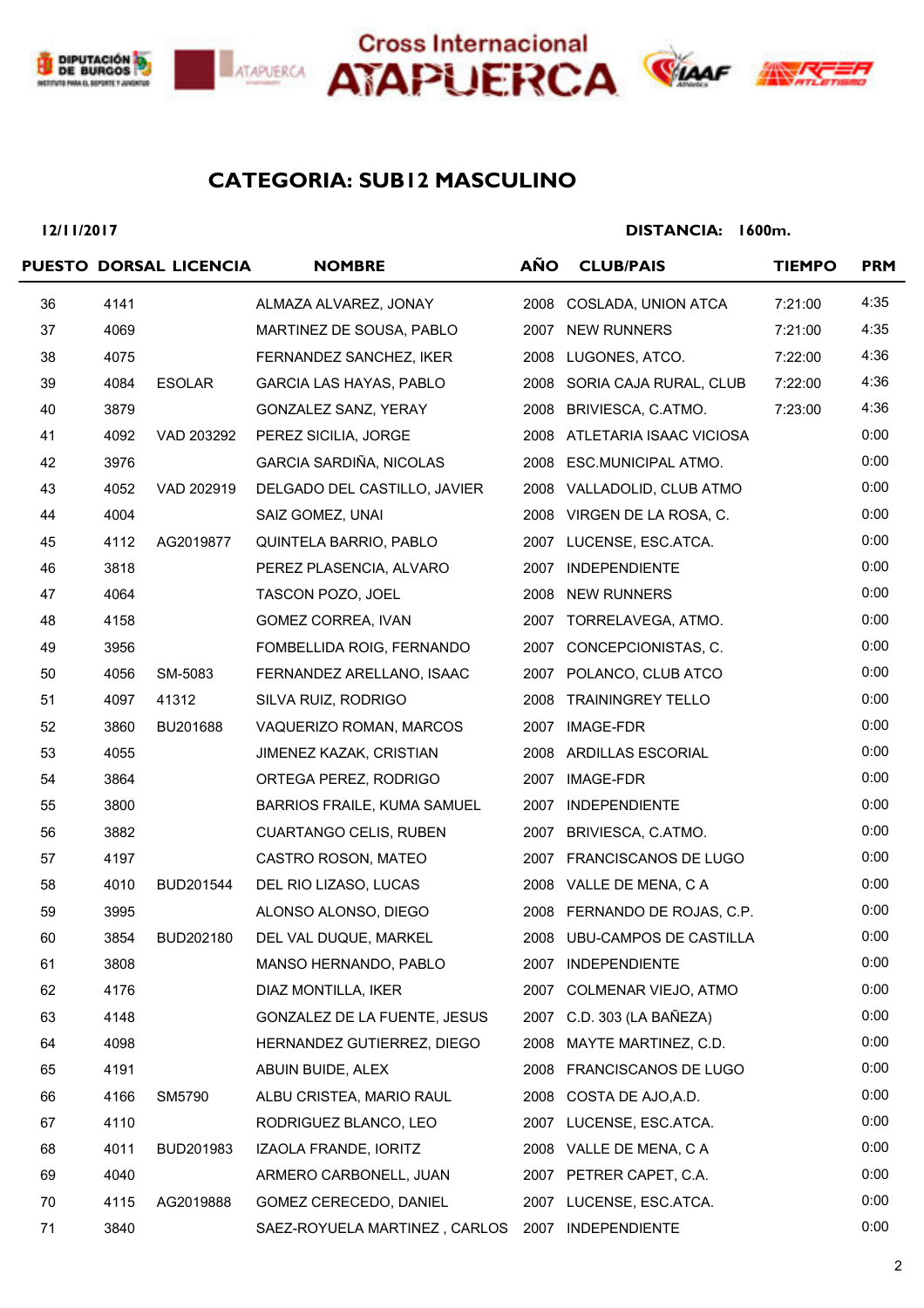





# **ANX**

# **SUB12 MASCULINO CATEGORIA:**

**12/11/2017**

|     |      | PUESTO DORSAL LICENCIA | <b>NOMBRE</b>              | <b>AÑO</b> | <b>CLUB/PAIS</b>             | <b>TIEMPO</b> | <b>PRM</b> |
|-----|------|------------------------|----------------------------|------------|------------------------------|---------------|------------|
| 72  | 4171 |                        | GOMEZ HONTANA, NICOLAS     |            | 2008 COLMENAR VIEJO, ATMO    |               | 0:00       |
| 73  | 3863 |                        | SOTO GARCIA, RUBEN         |            | 2008 IMAGE-FDR               |               | 0:00       |
| 74  | 4045 |                        | CID BARRERO, EZEQUIEL      |            | 2007 ZAFRA, C.A.             |               | 0:00       |
| 75  | 4063 |                        | RONDA SIERRA, MARIO        |            | 2007 CLAUDIO SANCHEZ         |               | 0:00       |
| 76  | 4169 |                        | MARTINEZ RODRIGUEZ, XESUS  |            | 2007 VAL MIÑOR, S.A.         |               | 0:00       |
| 77  | 3870 |                        | PALACIOS PALACIN, ERIC     | 2008       | IMAGE-FDR                    |               | 0:00       |
| 78  | 4000 |                        | SANMIGUEL, RAUL            |            | 2008 FERNANDO DE ROJAS, C.P. |               | 0:00       |
| 79  | 3811 |                        | <b>BURGOS MUNOZ, RUBEN</b> |            | 2007 INDEPENDIENTE           |               | 0:00       |
| 80  | 4223 |                        | LOPEZ RIMADA, RUBEN        |            | 2008 GAITERO ATLETISMO       |               | 0:00       |
| 81  | 3987 |                        | GONZALEZ GOMEZ ANDER       |            | 2007 SAN ISIDRO DE MEDINA,   |               | 0:00       |
| 82  | 4177 |                        | MENDEZ CABEZA, NICOLAS     |            | 2008 COLMENAR VIEJO, ATMO    |               | 0:00       |
| 83  | 4102 |                        | CAYON ALONSO, VICTOR       |            | 2008 REINOSA RUNNING         |               | 0:00       |
| 84  | 4044 | SM5506                 | GUTIERREZ CABRERO, MARIO   |            | 2008 TORREVELO (TVLS), C.D.  |               | 0:00       |
| 85  | 4122 |                        | RUIZ-CAPILLAS PANDO, URIEL |            | 2008 ORIENTE ATMO., CLUB     |               | 0:00       |
| 86  | 3934 |                        | ALONSO RODRIGUEZ, RAUL     |            | 2008 ARANDA, ESC.ATMO.       |               | 0:00       |
| 87  | 4096 | 32904                  | SALCEDO MARTINEZ, IKER     |            | 2007 TRAININGREY TELLO       |               | 0:00       |
| 88  | 3849 | BUD202183              | HERAULT SICILIA, THOMAS    |            | 2007 UBU-CAMPOS DE CASTILLA  |               | 0:00       |
| 89  | 4074 |                        | SUAREZ MACHO, NICOLAS      |            | 2008 LUGONES, ATCO.          |               | 0:00       |
| 90  | 4131 | SM 5401                | FERNANDEZ RUEDA, ALVARO    |            | 2008 COLINDRES, C.A.         |               | 0:00       |
| 91  | 4078 |                        | ACEBES RODRIGUEZ, MARIO    |            | 2008 LOS RELÁMPAGOS DE OÑA,  |               | 0:00       |
| 92  | 3941 |                        | PEREZ CALDERON, MIGUEL     |            | 2008 AÑARES RIOJA            |               | 0:00       |
| 93  | 4199 |                        | MENIKA MORAGA, IKER        |            | 2008 BERANGO AT              |               | 0:00       |
| 94  | 4120 | <b>ESCOLAR</b>         | MIGUELEZ FERNANDEZ, BRUNO  |            | 2008 TELENO ASTORGA          |               | 0:00       |
| 95  | 4125 |                        | BARRIO PALACIOS, ANGEL     |            | 2008 RIO ARLANZON, CEIP      |               | 0:00       |
| 96  | 3803 |                        | CARBONELL BALBASTRE, PEDRO |            | 2007 INDEPENDIENTE           |               | 0:00       |
| 97  | 4071 |                        | CAVANILLES CASTANO, PEDRO  |            | 2007 LUGONES, ATCO.          |               | 0:00       |
| 98  | 3881 |                        | BARCINA DEL CAMPO, PABLO   | 2008       | BRIVIESCA, C.ATMO.           |               | 0:00       |
| 99  | 4155 |                        | NORIEGA CAMPO, VICTOR      | 2008       | TORRELAVEGA, ATMO.           |               | 0:00       |
| 100 | 4156 |                        | POO ORTIZ, MARIO           |            | 2008 TORRELAVEGA, ATMO.      |               | 0:00       |
| 101 | 4067 |                        | VIVAS VELASCO, ALBERTO     |            | 2007 NEW RUNNERS             |               | 0:00       |
| 102 | 4173 |                        | VARGAS MARTINEZ, DIEGO     | 2008       | COLMENAR VIEJO, ATMO         |               | 0:00       |
| 103 | 3862 | BU202205               | URCELAY VELASCO, IAGO      | 2008       | IMAGE-FDR                    |               | 0:00       |
| 104 | 3950 |                        | LOPEZ RODERO, DARIO        | 2008       | CARDENAL CISNEROS, CRA       |               | 0:00       |
| 105 | 3842 |                        | QUEVEDO ADRIAN, DIEGO      | 2007       | <b>INDEPENDIENTE</b>         |               | 0:00       |
| 106 | 4159 |                        | HERRERA HOYAS, AITOR       |            | 2007 TORRELAVEGA, ATMO.      |               | 0:00       |
| 107 | 3850 |                        | FONTANEDA RUIZ, JORGE      |            | 2007 UBU-CAMPOS DE CASTILLA  |               | 0:00       |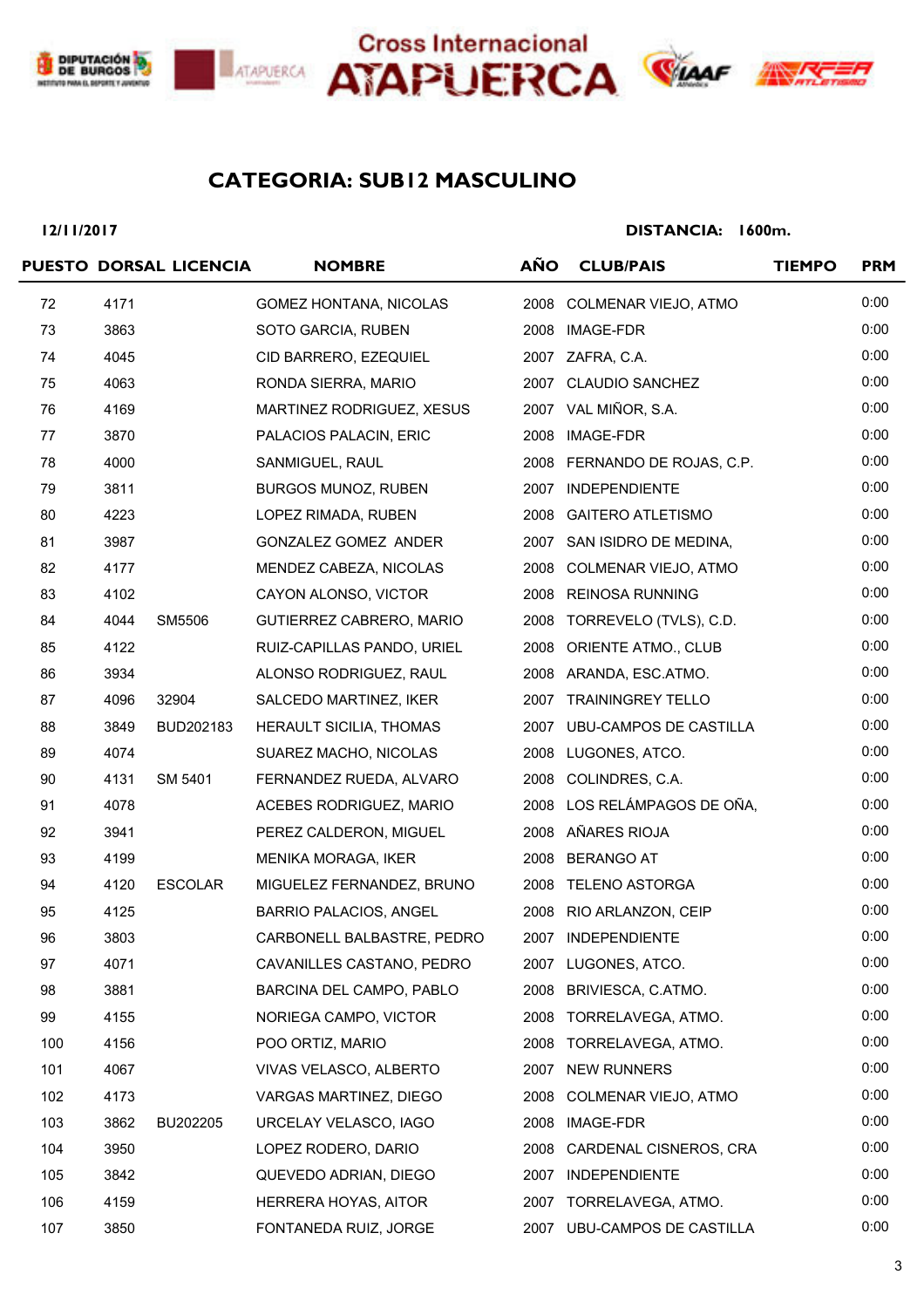





# **SUB12 MASCULINO CATEGORIA:**

**12/11/2017**

|     |      | PUESTO DORSAL LICENCIA | <b>NOMBRE</b>                   | <b>AÑO</b> | <b>CLUB/PAIS</b>              | <b>TIEMPO</b> | <b>PRM</b> |
|-----|------|------------------------|---------------------------------|------------|-------------------------------|---------------|------------|
| 108 | 4033 | BUD201952              | DOMINGUEZ ESTEBAN, HUGO         |            | 2008 ARANDA CONDADO DE        |               | 0:00       |
| 109 | 4193 |                        | GONZALEZ CENDAN, FRANCISCO      |            | 2008 FRANCISCANOS DE LUGO     |               | 0:00       |
| 110 | 3813 |                        | FERNANDEZ RODRIGUEZ, DANIEL     |            | 2008 INDEPENDIENTE            |               | 0:00       |
| 111 | 3834 |                        | CUEVAS ROJO, NICOLAS            |            | 2007 INDEPENDIENTE            |               | 0:00       |
| 112 | 4012 | BUD201978              | CARIÑANOS ESTALELLA, OIER       |            | 2008 VALLE DE MENA, C A       |               | 0:00       |
| 113 | 4062 |                        | DEL VAL SERNA, ALVARO           |            | 2008 CLAUDIO SANCHEZ          |               | 0:00       |
| 114 | 4034 | BUD202160              | RUIZ RUIZ, JOSUE                |            | 2008 ARANDA CONDADO DE        |               | 0:00       |
| 115 | 3884 |                        | VIANA FUENTE, GUILLERMO         |            | 2007 BRIVIESCA, C.ATMO.       |               | 0:00       |
| 116 | 4168 |                        | PEREZ OTERO, XOAN               |            | 2008 VAL MIÑOR, S.A.          |               | 0:00       |
| 117 | 4043 |                        | PIEDRA MARTINEZ, HUGO           |            | 2008 TORREJÓN DE ARDOZ, C.A   |               | 0:00       |
| 118 | 3887 |                        | ERAZO DELGADO, JOSE MIGUEL      |            | 2007 ANTONIO MACHADO, C.P.    |               | 0:00       |
| 119 | 3836 |                        | DOMINGUEZ SAIZ, ALVARO          |            | 2007 INDEPENDIENTE            |               | 0:00       |
| 120 | 4106 | 5429863                | MARTIN CHICHARRO, CARLOS        |            | 2007 LA SALLE-CAJA RURAL DE   |               | 0:00       |
| 121 | 4143 |                        | DELGADO LOPEZ, MARCOS           |            | 2007 COSLADA, UNION ATCA      |               | 0:00       |
| 122 | 4130 | SM 5792                | GUTIERREZ MAGADAN, AIMAR        |            | 2008 COLINDRES, C.A.          |               | 0:00       |
| 123 | 4190 |                        | RENKWITZ ARGUIS, LORENZO        |            | 2007 GRUPO OASIS, C.ATMO      |               | 0:00       |
| 124 | 3841 |                        | VICARIO HERCE, DAVID            |            | 2007 INDEPENDIENTE            |               | 0:00       |
| 125 | 3904 |                        | SAN JOSE BALLESTEROS, LUCAS     |            | 2008 ANTONIO MACHADO, C.P.    |               | 0:00       |
| 126 | 4195 |                        | FERNANDEZ GARCIA, NICOLAS       |            | 2007 FRANCISCANOS DE LUGO     |               | 0:00       |
| 127 | 3933 |                        | LOPEZ GAYUBO, PABLO             |            | 2008 ARANDA, ESC.ATMO.        |               | 0:00       |
| 128 | 4114 | AG2019885              | FLORES ARIAS, PABLO             |            | 2007 LUCENSE, ESC.ATCA.       |               | 0:00       |
| 129 | 4111 |                        | CASTRO PENALONGA, IAN           |            | 2007 LUCENSE, ESC.ATCA.       |               | 0:00       |
| 130 | 4031 |                        | <b>IBANEZ ARAUZO, ALEX</b>      |            | 2007 ARANDA CONDADO DE        |               | 0:00       |
| 131 | 3867 | BU201882               | GARCIA GONZALEZ, PABLO          |            | 2007 IMAGE-FDR                |               | 0:00       |
| 132 | 3954 |                        | ORTEGA PRADO, RUBEN             | 2008       | CONCEPCIONISTAS, C.           |               | 0:00       |
| 133 | 3859 |                        | BRAVO GONZALEZ, RUBEN           | 2007       | IMAGE-FDR                     |               | 0:00       |
| 134 | 3964 |                        | <b>IBANEZ MONTERO, ELIAS</b>    |            | 2007 FRANCISCO DE VITORIA, C. |               | 0:00       |
| 135 | 4181 |                        | MEZQUITA FERRERAS, OSCAR        | 2007       | BENAVENTE ATMO., CLUB         |               | 0:00       |
| 136 | 3815 |                        | SALAS ALVAREZ, MARTIN           | 2008       | <b>INDEPENDIENTE</b>          |               | 0:00       |
| 137 | 3888 |                        | MORADILLO SASTRE, MATEO         |            | 2007 ANTONIO MACHADO, C.P.    |               | 0:00       |
| 138 | 4061 |                        | GARCIA SANTAMARIA, DIEGO        | 2008       | <b>CLAUDIO SANCHEZ</b>        |               | 0:00       |
| 139 | 3883 |                        | UYARRA MARTINEZ, AIMAR          | 2007       | BRIVIESCA, C.ATMO.            |               | 0:00       |
| 140 | 4172 |                        | BLAZQUEZ DEL VALLE, JAVIER      | 2008       | COLMENAR VIEJO, ATMO          |               | 0:00       |
| 141 | 4189 |                        | CUERDO TALAVERA, JORGE          | 2007       | GRUPO OASIS, C.ATMO           |               | 0:00       |
| 142 | 3816 |                        | DEL OLMO UBIERNA, HUGO          | 2007       | <b>INDEPENDIENTE</b>          |               | 0:00       |
| 143 | 4050 |                        | <b>IVAYLOV SANTIAGO, HECTOR</b> |            | 2007 VALLADOLID, CLUB ATMO    |               | 0:00       |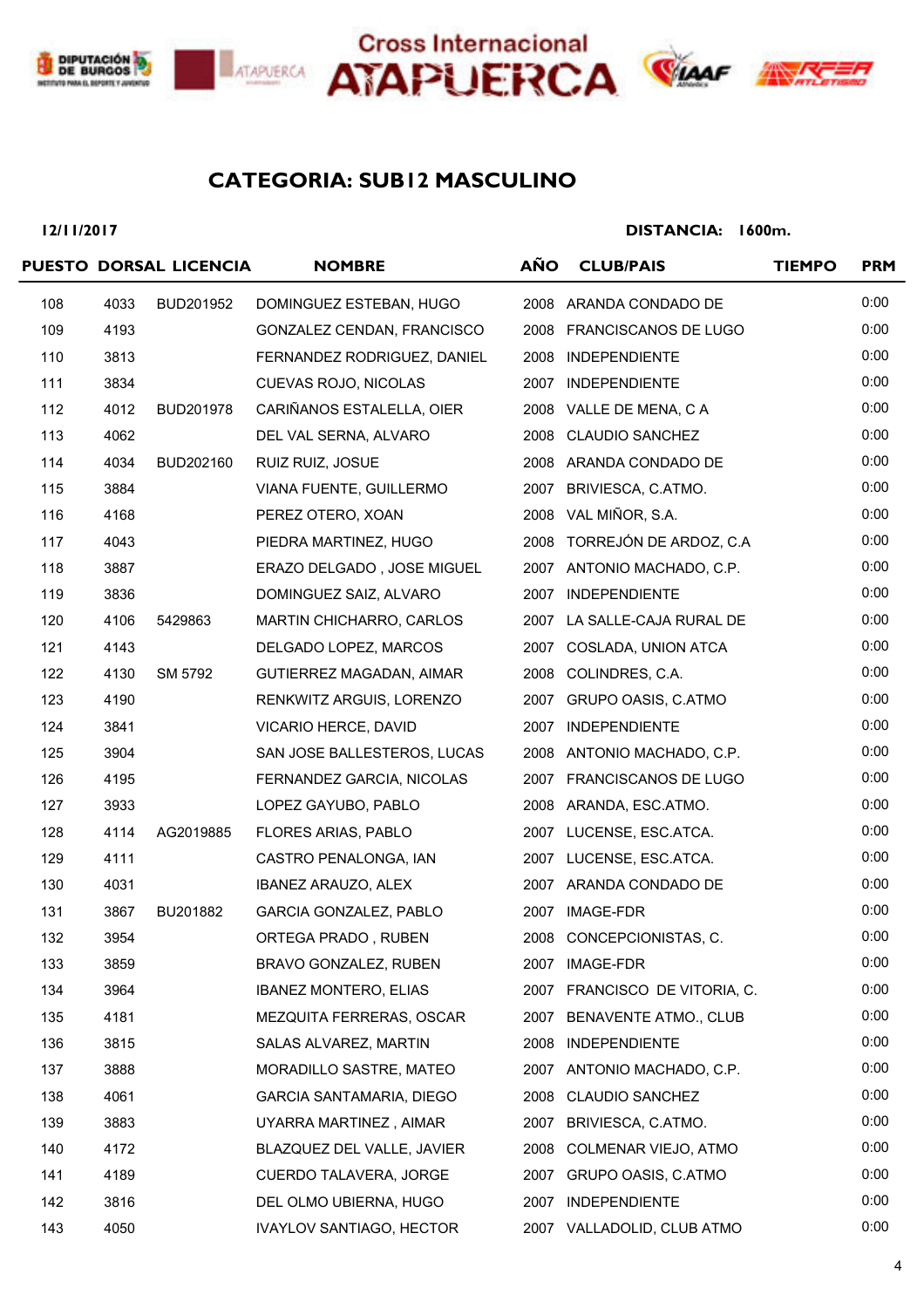





# **SUB12 MASCULINO CATEGORIA:**

**12/11/2017**

|     |      | PUESTO DORSAL LICENCIA | <b>NOMBRE</b>                  | <b>AÑO</b> | <b>CLUB/PAIS</b>              | <b>TIEMPO</b> | <b>PRM</b> |
|-----|------|------------------------|--------------------------------|------------|-------------------------------|---------------|------------|
| 144 | 4117 | <b>ESCOLAR</b>         | FERREIRA GONZALEZ, RUBEN       |            | 2008 TELENO ASTORGA           |               | 0:00       |
| 145 | 3832 |                        | BLANCO OBREGON, MANUEL         |            | 2007 INDEPENDIENTE            |               | 0:00       |
| 146 | 4157 |                        | TAPIA CALVO, MARCOS            |            | 2008 TORRELAVEGA, ATMO.       |               | 0:00       |
| 147 | 4140 | TO-43392               | DE NIEVES MARTINEZ, ALEJANDRO  | 2008       | MANCHEGO, C.A.                |               | 0:00       |
| 148 | 3972 |                        | CASTRILLO RUIZ, DANIEL         |            | 2008 ESC.MUNICIPAL ATMO.      |               | 0:00       |
| 149 | 4196 |                        | CASTRO EXPOSITO, ALEJANDRO     |            | 2007 FRANCISCANOS DE LUGO     |               | 0:00       |
| 150 | 3943 |                        | <b>GARCIA BARRIENTOS, HUGO</b> |            | 2008 BENAVIDES, C.M.          |               | 0:00       |
| 151 | 3977 |                        | MANERO PAMPLIEGA, BRUNO        |            | 2008 ESC.MUNICIPAL ATMO.      |               | 0:00       |
| 152 | 4113 | AG2019878              | MARTELO GARCIA, RUBEN          |            | 2007 LUCENSE, ESC.ATCA.       |               | 0:00       |
| 153 | 3873 | BUD202206              | PALOMERO PEREZ, MARCOS         |            | 2007 IMAGE-FDR                |               | 0:00       |
| 154 | 4039 | 7604                   | FLORES MARTINEZ, SAMUEL        | 2007       | MARATHON A.D.                 |               | 0:00       |
| 155 | 4154 |                        | SALAS ALACANTARA, ALEJANDRO    |            | 2007 TORRELAVEGA, ATMO.       |               | 0:00       |
| 156 | 4160 |                        | PALENCIA TORRE, DIEGO          |            | 2007 TORRELAVEGA, ATMO.       |               | 0:00       |
| 157 | 4232 |                        | SANCHEZ CRESPO, MATEO          |            | 2008 TRIATLON TRIDINOS        |               | 0:00       |
| 158 | 4116 | AG2020627              | LOPEZ SAAVEDRA, HECTOR         |            | 2008 LUCENSE, ESC.ATCA.       |               | 0:00       |
| 159 | 3919 |                        | RODRIGUEZ RUIZ, JUAN           |            | 2008 AMA, C.D.                |               | 0:00       |
| 160 | 3858 | BU202081               | GUTIERREZ TOBES, ALEJANDRO     |            | 2008 IMAGE-FDR                |               | 0:00       |
| 161 | 4209 |                        | LLANOS ECHEPARE, AARON         |            | 2008 ALEJANDRO RGUEZ DE       |               | 0:00       |
| 162 | 4095 | 21581                  | RUBIO PEREZ, RAUL              |            | 2008 TRAININGREY TELLO        |               | 0:00       |
| 163 | 4101 |                        | RODRIGUEZ HERNANDEZ, ALVARO    |            | 2008 REINOSA RUNNING          |               | 0:00       |
| 164 | 3949 |                        | DEL VAL RUIZ, ERIK             |            | 2008 CARDENAL CISNEROS, CRA   |               | 0:00       |
| 165 | 3947 |                        | COB CASADO, OSCAR              |            | 2008 CARDENAL CISNEROS, CRA   |               | 0:00       |
| 166 | 4047 |                        | FERNADEZ VARONA, GABRIEL       |            | 2007 SANTA MARIA LA NUEVA, C. |               | 0:00       |
| 168 | 3948 |                        | RUIZ GONZALEZ, DANIEL          |            | 2008 CARDENAL CISNEROS, CRA   |               | 0:00       |
| 169 | 4142 |                        | GONZALEZ GARCIA, JOSE AGUSTIN  |            | 2008 COSLADA, UNION ATCA      |               | 0:00       |
| 170 | 4127 | SM-4871                | WHITE ESCARDA, PABLO           |            | 2007 COLINDRES, C.A.          |               | 0:00       |
| 171 | 4014 |                        | AMOR BOMBIN, JORGE             |            | 2008 VENERABLES, CEIP         |               | 0:00       |
| 172 | 3868 | BU201900               | ORTEGA NAVARRO, JORGE          |            | 2008 IMAGE-FDR                |               | 0:00       |
| 173 | 4208 |                        | ALVAREZ ABAD, DANIEL GERARDO   | 2008       | ALEJANDRO RGUEZ DE            |               | 0:00       |
| 174 | 3844 |                        | MORENO TERRADILLOS, GONZALO    |            | 2007 INDEPENDIENTE            |               | 0:00       |
| 175 | 4174 |                        | CAMACHO LOPEZ, PABLO           | 2008       | COLMENAR VIEJO, ATMO          |               | 0:00       |
| 176 | 4133 | SM 5407                | MONCALIAN VALVERDE, DIEGO      |            | 2008 COLINDRES, C.A.          |               | 0:00       |
| 178 | 3893 |                        | SALCEDO VARGA, RODRIGO         |            | 2007 ANTONIO MACHADO, C.P.    |               | 0:00       |
| 179 | 3889 |                        | MANSO ARRIBAS, MARCOS          |            | 2007 ANTONIO MACHADO, C.P.    |               | 0:00       |
| 180 | 3876 |                        | GONZALEZ MARTINEZ, AURELIO     |            | 2008 PRINCESA DE ESPAÑA, C.   |               | 0:00       |
| 181 | 3982 |                        | SEDANO CAMARA, SERGIO          | 2007       | <b>BELORADO</b>               |               | 0:00       |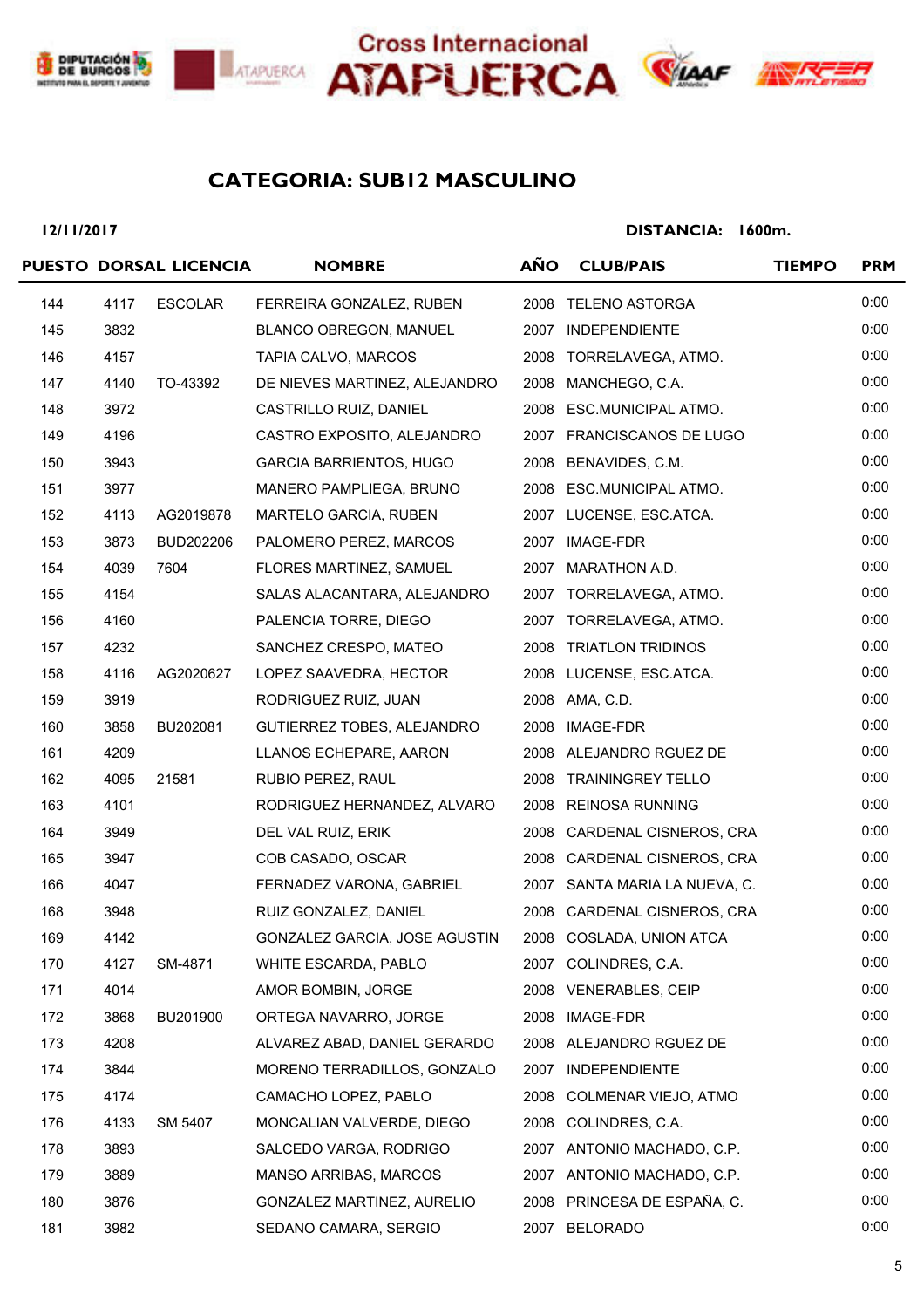





# **SUB12 MASCULINO CATEGORIA:**

**12/11/2017**

|     |      | PUESTO DORSAL LICENCIA | <b>NOMBRE</b>                                          | <b>AÑO</b> | <b>CLUB/PAIS</b>              | <b>TIEMPO</b> | <b>PRM</b> |
|-----|------|------------------------|--------------------------------------------------------|------------|-------------------------------|---------------|------------|
| 182 | 4123 |                        | MENTXAKA AMUCHASTEGUI, NIKOLA 2008 ORIENTE ATMO., CLUB |            |                               |               | 0:00       |
| 183 | 3839 |                        | URETA GONZALEZ, JULEN                                  | 2008       | <b>INDEPENDIENTE</b>          |               | 0:00       |
| 184 | 4076 |                        | GALARZA GONZALEZ, ARKAITZ                              |            | 2007 HIRU HERRI               |               | 0:00       |
| 185 | 3819 |                        | PEREZ MIGUEL, ISMAAEL                                  | 2008       | <b>INDEPENDIENTE</b>          |               | 0:00       |
| 186 | 3829 |                        | ZAMORANO ZARATE, NUNO                                  |            | 2007 INDEPENDIENTE            |               | 0:00       |
| 187 | 4020 |                        | GÜEMES PEREZ, MARCOS                                   |            | 2007 VENERABLES, CEIP         |               | 0:00       |
| 188 | 3809 |                        | <b>GARCIA MENDIZABAL, IBAI</b>                         |            | 2007 INDEPENDIENTE            |               | 0:00       |
| 189 | 4118 | <b>ESCOLAR</b>         | FIDALGO PEREZ, HECTOR                                  |            | 2007 TELENO ASTORGA           |               | 0:00       |
| 190 | 4187 |                        | <b>GREGORIO PEREZ, RAUL</b>                            |            | 2008 PETRA LAFONT, C.         |               | 0:00       |
| 191 | 3886 |                        | PEÑA BATISTA, LUIS IGNACIO                             |            | 2007 ANTONIO MACHADO, C.P.    |               | 0:00       |
| 192 | 4051 | VAD202748              | <b>MERINO MARTIN, MIGUEL</b>                           |            | 2008 VALLADOLID, CLUB ATMO    |               | 0:00       |
| 193 | 4226 | SM 5764                | DIAZ DIAZ, EDUARDO                                     |            | 2007 SANTA CRUZ DE BEZANA, C. |               | 0:00       |
| 194 | 4002 |                        | SANCHO ORTEGA, IZAN                                    |            | 2008 VIRGEN DE LA ROSA, C.    |               | 0:00       |
| 195 | 4008 |                        | MARANON IBANEZ, HECTOR                                 |            | 2008 VIRGEN DE LA ROSA, C.    |               | 0:00       |
| 196 | 4180 |                        | NISTAL TURIEL, MARCOS                                  |            | 2007 BENAVENTE ATMO., CLUB    |               | 0:00       |
| 197 | 3973 |                        | CUEZVA ARGUESO, GONZALO                                |            | 2007 ESC.MUNICIPAL ATMO.      |               | 0:00       |
| 198 | 3952 |                        | <b>MARTIN TOBAR, NICOLAS</b>                           |            | 2008 SATURNINO CALLEJA        |               | 0:00       |
| 199 | 4139 | TO-43323               | ADAN FERNANDEZ, AITOR                                  |            | 2007 MANCHEGO, C.A.           |               | 0:00       |
| 200 | 4147 | SOD200587              | GIL SANCHEZ, HECTOR                                    |            | 2007 POLITECNICO DE SORIA     |               | 0:00       |
| 201 | 4210 |                        | PEÑARANDA MEDEL, OSCAR                                 |            | 2007 ALEJANDRO RGUEZ DE       |               | 0:00       |
| 202 | 3953 |                        | MARTINEZ BARRAGAN, RODRIGO                             |            | 2008 CONCEPCIONISTAS, C.      |               | 0:00       |
| 203 | 3959 |                        | GONZALEZ DIEZ, PABLO                                   |            | 2008 CONCEPCIONISTAS, C.      |               | 0:00       |
| 204 | 3946 |                        | <b>GARCIA MARTIN, DIEGO</b>                            |            | 2008 CARDENAL CISNEROS, CRA   |               | 0:00       |
| 205 | 4066 |                        | CUEVAS ALVAREZ, IVAN                                   |            | 2007 NEW RUNNERS              |               | 0:00       |
| 206 | 3991 |                        | LOPEZ MAHAMUD, KEVIN                                   |            | 2007 FERNANDO DE ROJAS, C.P.  |               | 0:00       |
| 207 | 3940 |                        | LOZANO MARTINEZ, ANTONIO                               |            | 2008 AÑARES RIOJA             |               | 0:00       |
| 208 | 3914 |                        | CAMPO DE LA FUENTE, MARIO                              |            | 2008 ATAPUERCA                |               | 0:00       |
| 209 | 3826 |                        | VIDAL CARRANZA, IVAN                                   | 2007       | <b>INDEPENDIENTE</b>          |               | 0:00       |
| 210 | 3993 |                        | MARTINEZ GARCIA, DIEGO                                 |            | 2007 FERNANDO DE ROJAS, C.P.  |               | 0:00       |
| 211 | 4081 | SM5260                 | <b>VELARDE RUIZ, SAMUEL</b>                            |            | 2008 CAMARGO RIA DEL CARMEN   |               | 0:00       |
| 212 | 4030 |                        | GROSU, MAXIMINO                                        |            | 2007 SAN PEDRO Y SAN FELICES  |               | 0:00       |
| 213 | 3971 |                        | NIETO FERNANDEZ, JORGE                                 | 2007       | <b>DRINKINGRUNNERS</b>        |               | 0:00       |
| 214 | 3831 |                        | PEREZ BOUZON, FRANCISCO                                | 2007       | <b>INDEPENDIENTE</b>          |               | 0:00       |
| 215 | 3930 |                        | GUTIERREZ ESPINOSA, LUCAS                              | 2008       | JUAN DE VALLEJO, C.P.         |               | 0:00       |
| 216 | 3806 |                        | PARIENTE CARCEDO, DANIEL                               |            | 2007 INDEPENDIENTE            |               | 0:00       |
| 217 | 4145 | SOD200750              | <b>GARCIA ANDRES, RODRIGO</b>                          |            | 2007 POLITECNICO DE SORIA     |               | 0:00       |
|     |      |                        |                                                        |            |                               |               |            |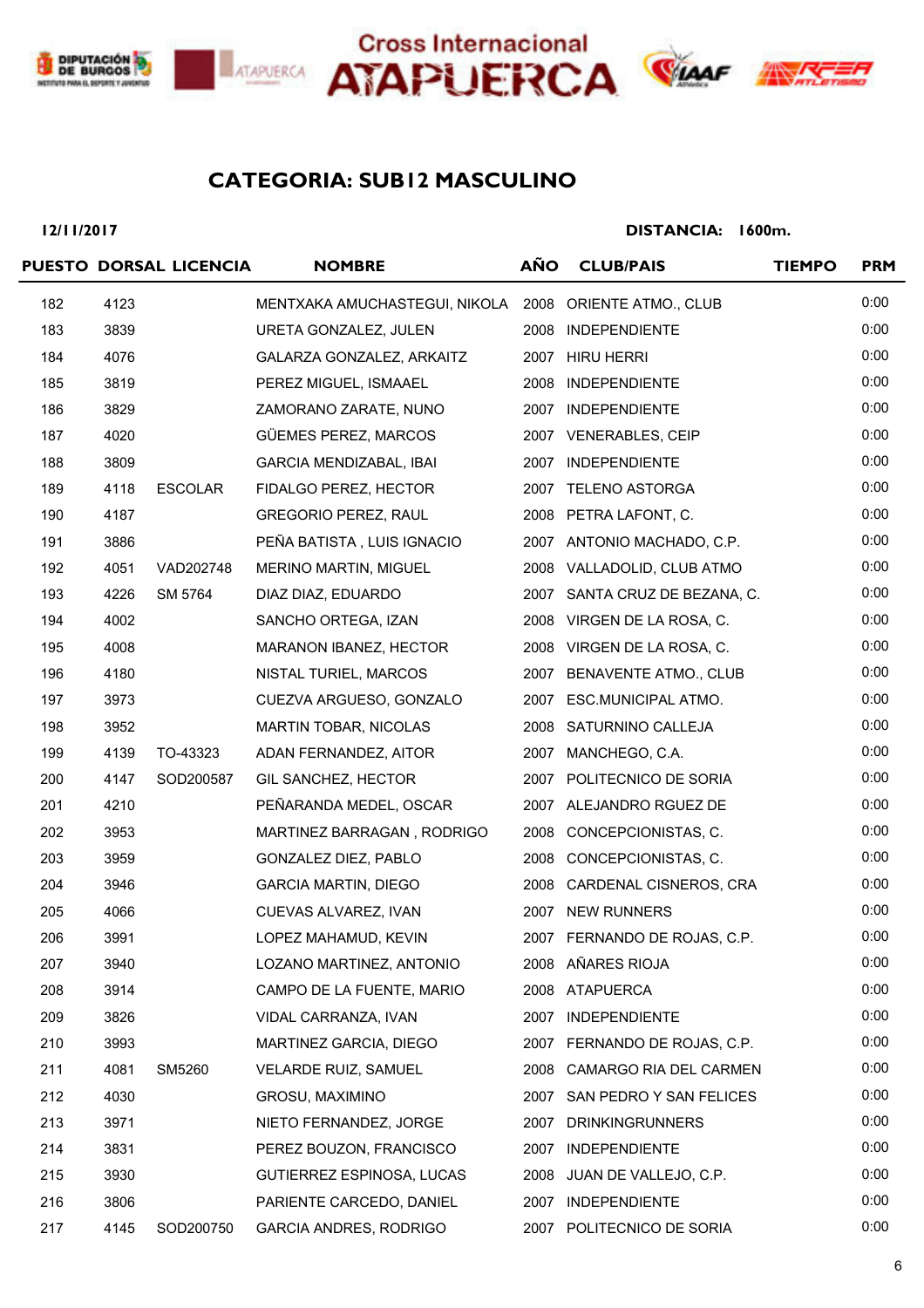





# **SUB12 MASCULINO CATEGORIA:**

**12/11/2017**

|     |      | PUESTO DORSAL LICENCIA | <b>NOMBRE</b>                | <b>AÑO</b> | <b>CLUB/PAIS</b>              | <b>TIEMPO</b> | <b>PRM</b> |
|-----|------|------------------------|------------------------------|------------|-------------------------------|---------------|------------|
| 218 | 4019 |                        | <b>GARCIA CALVO, VICTOR</b>  |            | 2007 VENERABLES, CEIP         |               | 0:00       |
| 219 | 3996 |                        | RUIZ MARTIN, OLIVER          |            | 2008 FERNANDO DE ROJAS, C.P.  |               | 0:00       |
| 220 | 3902 |                        | PAMPLIEGA ALONSO, MIGUEL     |            | 2008 ANTONIO MACHADO, C.P.    |               | 0:00       |
| 221 | 3875 |                        | DE LOS MOZOS GONZALEZ, AARON |            | 2007 VIRGEN DE ESCUDEROS, C.  |               | 0:00       |
| 222 | 3951 |                        | IBAÑEZ MELGOSA, LAIN         |            | 2008 SATURNINO CALLEJA        |               | 0:00       |
| 223 | 4013 | BUD202143              | LOPEZ FERNANDEZ, UNAI        |            | 2008 VALLE DE MENA, C A       |               | 0:00       |
| 224 | 4182 |                        | GONZALEZ RODRIGUEZ, JAVIER   |            | 2007 BENAVENTE ATMO., CLUB    |               | 0:00       |
| 225 | 4082 | SM6441                 | MORAN LOPEZ, ALEJANDRO       |            | 2008 CAMARGO RIA DEL CARMEN   |               | 0:00       |
| 226 | 4018 |                        | SOTELO SAEZ-ROYUELA, ROBERTO |            | 2008 VENERABLES, CEIP         |               | 0:00       |
| 227 | 3852 | BUD202182              | CARBALLEDA QUIJANO, NEL      |            | 2008 UBU-CAMPOS DE CASTILLA   |               | 0:00       |
| 228 | 3911 |                        | MACHO PEREZ, VICENTE         |            | 2008 ANTONIO MACHADO, C.P.    |               | 0:00       |
| 229 | 3802 |                        | GUTIERREZ BLANCO, RUBEN      |            | 2008 INDEPENDIENTE            |               | 0:00       |
| 230 | 4021 |                        | HOCASAR GARCIA, JORGE        |            | 2007 VENERABLES, CEIP         |               | 0:00       |
| 231 | 3807 |                        | ALVAREZ OVALLE, RAUL         |            | 2008 INDEPENDIENTE            |               | 0:00       |
| 232 | 4198 |                        | BUENO PRADO, ALEJANDRO       |            | 2007 FRANCISCANOS DE LUGO     |               | 0:00       |
| 233 | 4175 |                        | PERDIGUERO SVOBODA, ALEJO    | 2008       | COLMENAR VIEJO, ATMO          |               | 0:00       |
| 234 | 4049 |                        | LOPEZ FERNANDEZ, JOSE DANIEL |            | 2008 SANTA MARIA LA NUEVA, C. |               | 0:00       |
| 235 | 3962 |                        | WILDEMAST MARTINEZ, MIGUEL   |            | 2008 CONCEPCIONISTAS, C.      |               | 0:00       |
| 236 | 3978 |                        | PEÑA ALEGRE, ROBERTO         |            | 2008 ESC.MUNICIPAL ATMO.      |               | 0:00       |
| 237 | 3872 |                        | GOMEZ RUIZ, ALEJANDRO        |            | 2008 IMAGE-FDR                |               | 0:00       |
| 238 | 4188 |                        | CABALLERO LERA, GUILLERMO    |            | 2008 GRUPO OASIS, C.ATMO      |               | 0:00       |
| 239 | 4236 | PAD-201816             | GOMEZ DE LA ROSA, RAUL       |            | 2007 PISUERGA VENTA DE        |               | 0:00       |
| 240 | 4083 | SM5848                 | ABASCAL ANTOLIN, JUAN        |            | 2008 CAMARGO RIA DEL CARMEN   |               | 0:00       |
| 241 | 4005 |                        | PALACIN GOMEZ, JAVIER        |            | 2007 VIRGEN DE LA ROSA, C.    |               | 0:00       |
| 242 | 4065 |                        | <b>IBAN GIL, MARCOS</b>      |            | 2007 NEW RUNNERS              |               | 0:00       |
| 243 | 3989 |                        | GALAZ, MARIO                 |            | 2008 FERNANDO DE ROJAS, C.P.  |               | 0:00       |
| 244 | 3823 |                        | EL ABBASSI BARNETO, JAVIER   | 2008       | <b>INDEPENDIENTE</b>          |               | 0:00       |
| 245 | 3833 |                        | PUENTE PALOMERO, ADRIAN      | 2007       | <b>INDEPENDIENTE</b>          |               | 0:00       |
| 246 | 3856 |                        | FUENTE BARREDA, RUBEN DE LA  | 2007       | UBU-CAMPOS DE CASTILLA        |               | 0:00       |
| 247 | 4137 | SM5444                 | FERNANDEZ COBO, RICARDO      |            | 2008 SELAYA-REPARTE-JOSELIN   |               | 0:00       |
| 248 | 4203 |                        | ACOSTA LUCIANO, LUIS ENRIQUE | 2008       | ALEJANDRO RGUEZ DE            |               | 0:00       |
| 249 | 3824 |                        | GONZALEZ ABAD, DANIEL        | 2008       | <b>INDEPENDIENTE</b>          |               | 0:00       |
| 250 | 4060 |                        | CASAS RAMOS, PEDRO           | 2008       | <b>CLAUDIO SANCHEZ</b>        |               | 0:00       |
| 251 | 4016 |                        | OTOBALEA TORRES, JAIRO       | 2008       | <b>VENERABLES, CEIP</b>       |               | 0:00       |
| 252 | 3903 |                        | UZQUIZA BLASCO, ALVARO       | 2008       | ANTONIO MACHADO, C.P.         |               | 0:00       |
| 253 | 4037 |                        | BARTOLOME CLAP, TOMAS        | 2008       | MARATHON A.D.                 |               | 0:00       |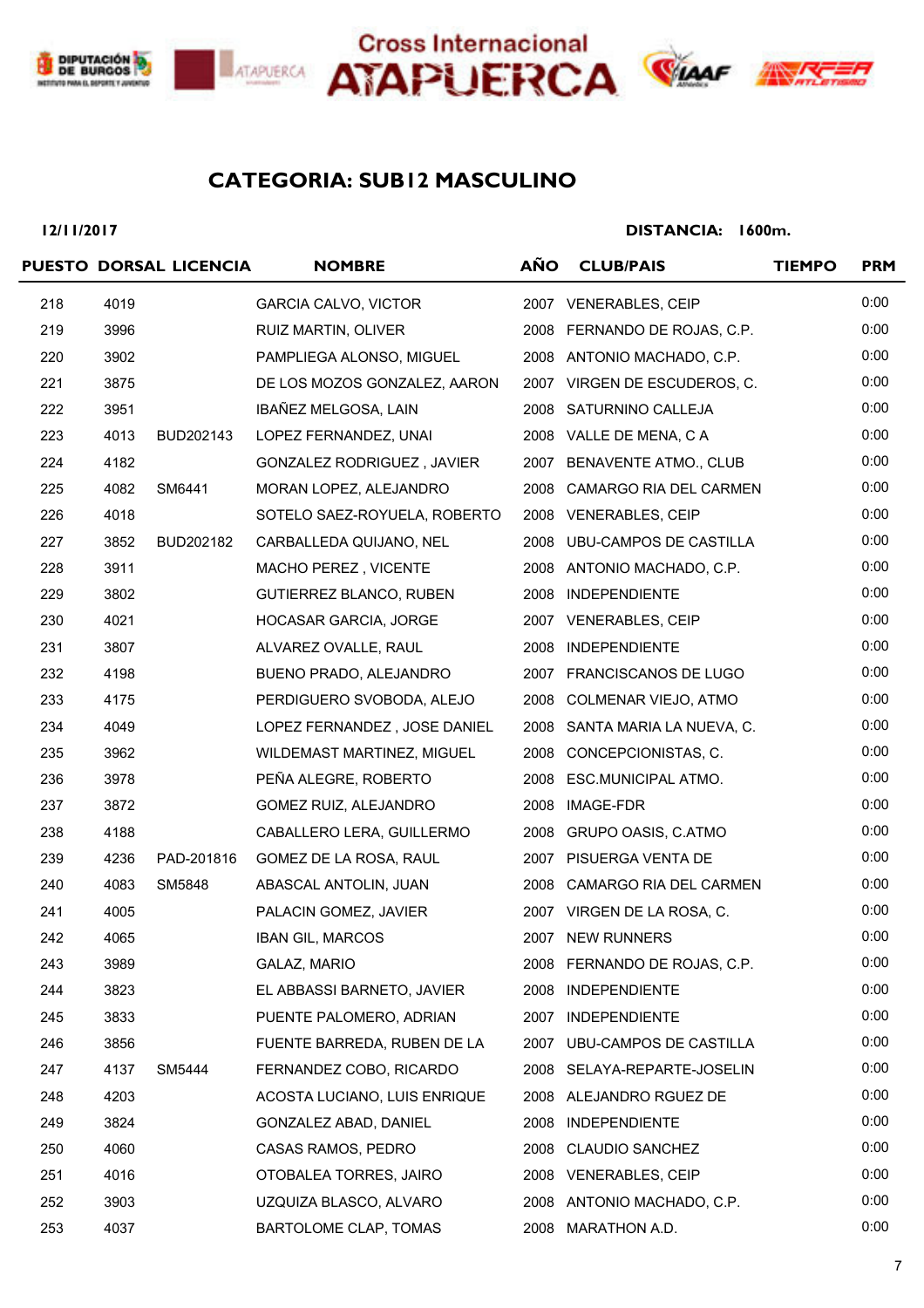





# **ANX**

# **SUB12 MASCULINO CATEGORIA:**

**12/11/2017**

|     |      | PUESTO DORSAL LICENCIA | <b>NOMBRE</b>              | <b>AÑO</b> | <b>CLUB/PAIS</b>              | <b>TIEMPO</b> | <b>PRM</b> |
|-----|------|------------------------|----------------------------|------------|-------------------------------|---------------|------------|
| 254 | 3915 |                        | CAMPO DE LA FUENTE, ADRIAN |            | 2008 ATAPUERCA                |               | 0:00       |
| 255 | 3838 |                        | FERNANDEZ PEREZ, MIGUEL    |            | 2008 INDEPENDIENTE            |               | 0:00       |
| 256 | 4179 |                        | ROBLES DEL HOYO, JULIAN    |            | 2007 BENAVENTE ATMO., CLUB    |               | 0:00       |
| 257 | 3988 |                        | HERNANDO, GUILLERMO        |            | 2008 FERNANDO DE ROJAS, C.P.  |               | 0:00       |
| 258 | 3827 |                        | LOPEZ GOMEZ, ALONSO        |            | 2008 INDEPENDIENTE            |               | 0:00       |
| 259 | 3871 |                        | BLANCO MIGUEL, ALEJANDRO   |            | 2008 IMAGE-FDR                |               | 0:00       |
| 260 | 4006 |                        | HERNANDEZ MURIEL, PABLO    |            | 2007 VIRGEN DE LA ROSA, C.    |               | 0:00       |
| 261 | 3981 |                        | SAEZ SIERRA, MARCO         |            | 2007 ESC.MUNICIPAL ATMO.      |               | 0:00       |
| 262 | 4132 | SM 5408                | TRAMULLAS RODRIGUEZ, EDER  |            | 2008 COLINDRES, C.A.          |               | 0:00       |
| 263 | 3994 |                        | ALONSO PALACIOS, GUILLERMO |            | 2007 FERNANDO DE ROJAS, C.P.  |               | 0:00       |
| 264 | 4216 |                        | MATA ROJO, JAVIER          |            | 2007 SOLAR DEL CID, CEIP      |               | 0:00       |
| 265 | 4238 |                        | MURILLO GARCIA, DIEGO      |            | 2007 RIBERA DEL VENA, CP      |               | 0:00       |
| 266 | 3913 |                        | MARTINEZ IBEAS, GINES      |            | 2008 ATAPUERCA                |               | 0:00       |
| 268 | 4079 |                        | JIMENEZ GONZALEZ, NADIR    |            | 2007 LOS RELÁMPAGOS DE OÑA,   |               | 0:00       |
| 269 | 4192 |                        | LOPEZ GONZALEZ, ANGEL      |            | 2008 FRANCISCANOS DE LUGO     |               | 0:00       |
| 270 | 4150 |                        | AZORES GONZALEZ, HUGO      |            | 2007 C.D. 303 (LA BAÑEZA)     |               | 0:00       |
| 271 | 3958 |                        | MARTIN BOCANEGRA, MARTIN   |            | 2008 CONCEPCIONISTAS, C.      |               | 0:00       |
| 272 | 3957 |                        | MATEO RUIZ, GUILLERMO      |            | 2007 CONCEPCIONISTAS, C.      |               | 0:00       |
| 273 | 4184 |                        | NIETO VAZQUEZ, HECTOR      |            | 2008 BENAVENTE ATMO., CLUB    |               | 0:00       |
| 274 | 3821 |                        | SIERRA TORRIENTES, JESUS   |            | 2008 INDEPENDIENTE            |               | 0:00       |
| 275 | 3955 |                        | WILDEMAST MARTINEZ, MIGUEL |            | 2008 CONCEPCIONISTAS, C.      |               | 0:00       |
| 276 | 4212 |                        | <b>BURGOS TERA, PABLO</b>  |            | 2007 ALEJANDRO RGUEZ DE       |               | 0:00       |
| 277 | 3999 |                        | PEREZ GARCIA, ALVARO       |            | 2008 FERNANDO DE ROJAS, C.P.  |               | 0:00       |
| 278 | 4237 |                        | PALACIN PASCUAL, JUAN      |            | 2008 FUENTECILLAS, C.         |               | 0:00       |
| 279 | 3925 |                        | MARTINNEZ BASCONES, HUGO   |            | 2008 CLAUDIA CIANCAS, C.P.    |               | 0:00       |
| 280 | 3974 |                        | DELGADO MARIN, ADRIAN      |            | 2008 ESC.MUNICIPAL ATMO.      |               | 0:00       |
| 281 | 3944 |                        | ASSOU, ABDESSAMAD          |            | 2007 CARDENAL CISNEROS, CRA   |               | 0:00       |
| 282 | 4022 |                        | SANTAMARIA AUSIN, DAVID    |            | 2007 VENERABLES, CEIP         |               | 0:00       |
| 283 | 4015 |                        | ARRIBAS APARICIO, PEDRO    | 2008       | <b>VENERABLES, CEIP</b>       |               | 0:00       |
| 284 | 3851 | BUD202037              | CIBRIAN PEREZ, RODRIGO     |            | 2008 UBU-CAMPOS DE CASTILLA   |               | 0:00       |
| 285 | 4194 |                        | PETEIRO NUNEZ, ANGEL       |            | 2007 FRANCISCANOS DE LUGO     |               | 0:00       |
| 286 | 3900 |                        | NORIEGA ARCE, ALEJANDRO    |            | 2008 ANTONIO MACHADO, C.P.    |               | 0:00       |
| 287 | 4149 |                        | GONZALEZ MUÑIZ, JESUS      |            | 2007 C.D. 303 (LA BAÑEZA)     |               | 0:00       |
| 288 | 3804 |                        | ANTON ROBLEDO, RODRIGO     | 2007       | <b>INDEPENDIENTE</b>          |               | 0:00       |
| 289 | 3855 | BUD201876              | SAN MARTIN CASTILLO, DARIO | 2007       | <b>UBU-CAMPOS DE CASTILLA</b> |               | 0:00       |
| 290 | 4134 | SM 6082                | RASINES PIEDRA, ASIER      |            | 2008 COLINDRES, C.A.          |               | 0:00       |